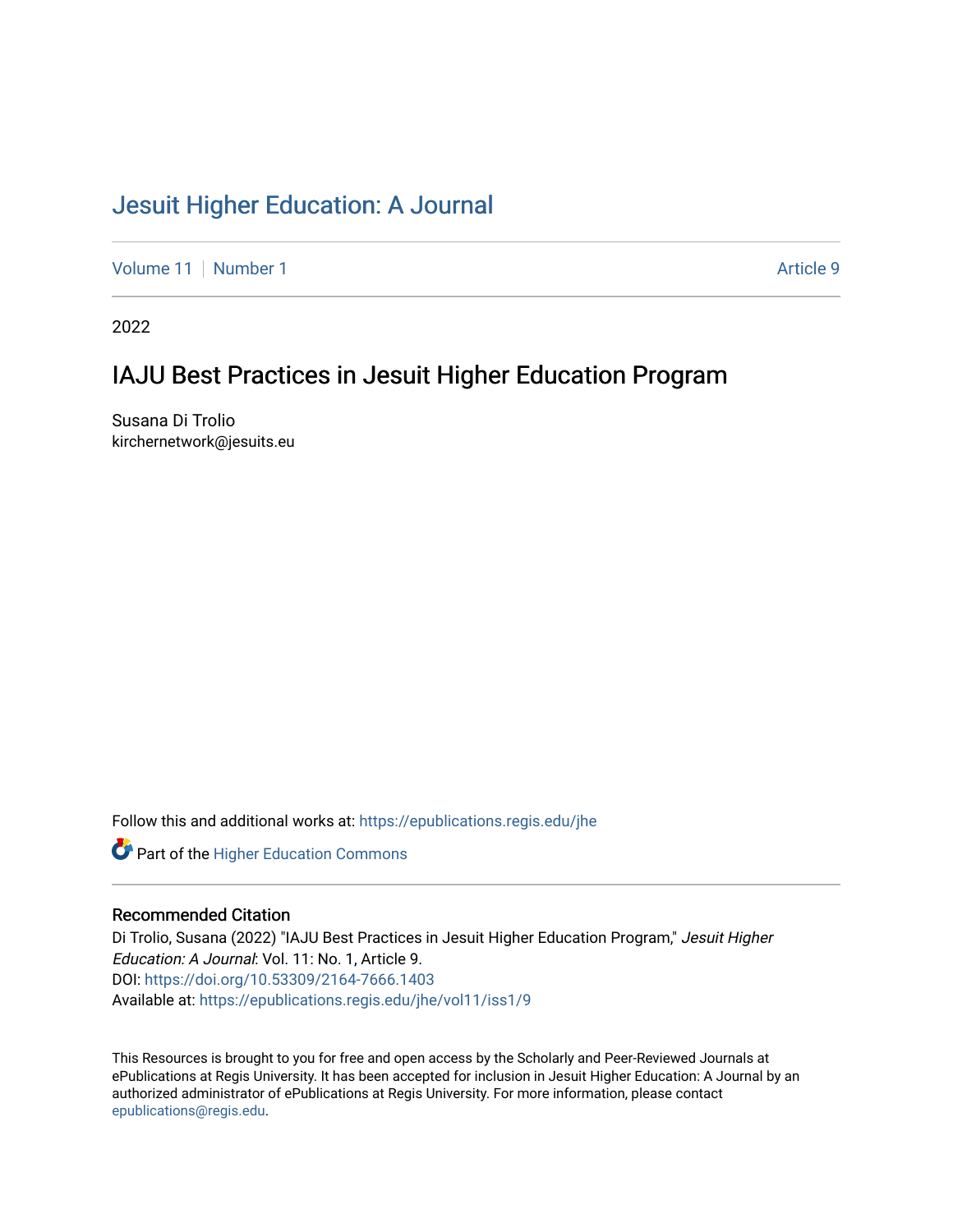# **IAJU Best Practices in Jesuit Higher Education Program: Building a Global Community of Practice in Jesuit Mission Integration and Ignatian Management**

Susana Di Trolio Executive Director Kircher Network—Jesuit Higher Education in Europe and Lebanon *[kirchernetwork@jesuits.eu](mailto:kirchernetwork@jesuits.eu)*

#### **Abstract**

This article describes the results and the lessons learned from the pilot phase of the Best Practices in Jesuit [Higher Education Program.](https://iaju.org/working-groups/best-practices-jesuit-higher-education) The Program is a joint global effort of the International Association of Jesuit Universities (IAJU) that seeks to collect, share and discuss good practices in Jesuit mission integration, formation, and management developed by the IAJU universities and colleges around the world. The essay also presents the planned goals for strengthening the initiative, and creating a community of practice and learning in mission integration in Jesuit higher education.

#### **Introduction**

According to the IAJU, there are 175 Jesuit universities and institutions of higher learning located in 50 countries. With approximately 150,000 faculty and staff members, they develop research and offer thousands of programs to almost a million students. From Tijuana in Mexico (Iberoamericana University) to Yogyakarta in Indonesia (Sanata Dharma University), Jesuit higher education is present in 147 cities around the world.

How many experiences are the 175 Jesuit universities developing in their quest to provide an integral education and quality research? How many good practices and lessons in mission integration do these universities develop as they try to ensure the hallmarks of Jesuit education and adapt to the unique demands of the local and global contexts? We do not know the answers. However, we know that in the constant effort of creative adaptability and continuous struggle for excellence, an enormous and rich diversity of good practices are constantly being developed. Some of them are systematized and disseminated. Unfortunately, these good practice stories are hardly known beyond the local university. Jesuit institutions have not made the most of this reservoir of knowledge which would be very useful for developing their mission. This is precisely the problem that the Best Practices in

Jesuit Higher Education Program seeks to help to overcome.

#### **Objectives of the Best Practices Program**

The Program seeks to provide an organized space with opportunities for collecting, exchanging, and discussing good practices in mission integration and related topics. It is also a platform for connecting and fostering networking among faculty and staff. The Best Practices Program provides insightful and practical examples of how teaching, learning, researching, and management can be improved.

The main goals of the IAJU Best Practices in Jesuit Higher Education are to:

- Systematize, collect and share best practices and know-how in strategic topics and areas for Jesuit higher education;
- Encourage discussions and reflection to facilitate the exchange of quality knowledge and academic collaboration;
- Promote a sense of belonging;
- Facilitate networking among colleagues.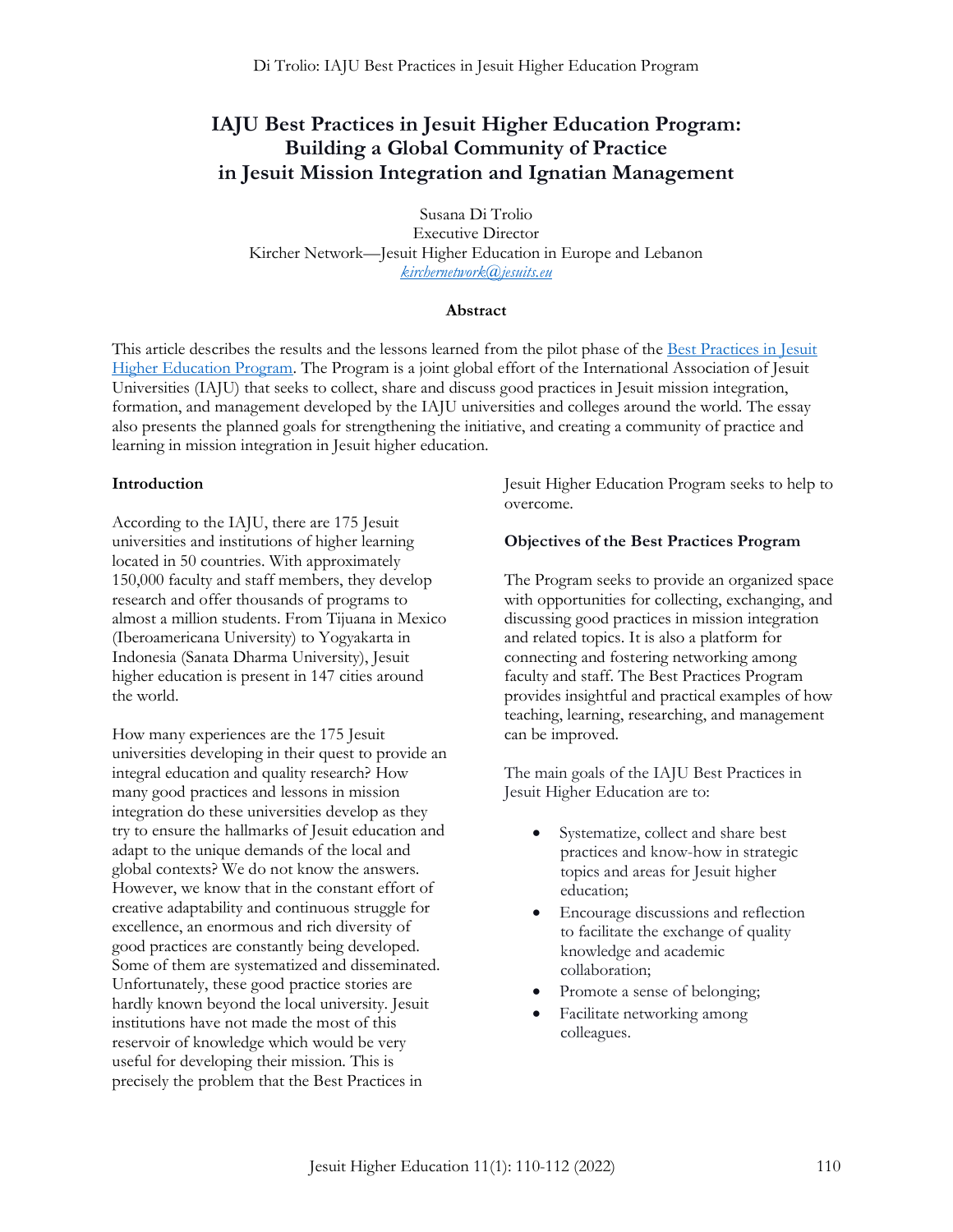## **Methodology and the Primary Products**

The Best Practices Program's methodology produces products for the publishing and dissemination of best practices and for webinar discussions with the article authors.



**Figure 1.** Products of the Best Practices Program.

**Best Practices Webinar Series** comprises a webinar with international keynote speakers on the topic addressed by the magazine issue. Likewise, once the magazine issue is published, a series of webinars with selected authors are organized for them to discuss their practices with the audience, and to explain them further. These webinars are arranged on demand and in English or Spanish.

**Best Practices Newsletter** presents the summaries of the best practices published with links to the full articles, the infographics, the online magazine, and the registration for the webinars.

Each issue focuses on the different strategic topics and areas of Jesuit higher education. The first two issues focused **on Ignatian pedagogy and pedagogical innovation** through a collection of forty-eight good practices showing innovative methodologies and the uses of Ignatian principles and pedagogy. The third issue will collect best practices in **reconciliation, peace, and mission integration**.

In their articles, faculty members and staff describe the practices developed, specifying their objectives, methodology, results, lessons learned, and opportunities for improvement. By discerning the positive and negative outcomes of the experience and highlighting the possibilities for improvement, the Best Practices Program is growing a reservoir of knowledge that helps other professionals learn and apply successful practices.

**A searchable repository of resources** Finally, we are developing an appealing and searchable repository where people can access the best practices, the online magazine, and the recordings of the webinars, as well as other key documents and resources for mission integration in Jesuit higher education institutions.

### **Goals for the Future and Some Lessons Learned**

The IAJU Best Practices Program in Jesuit Higher Education is a clear example of the potential synergies and added value of academic networking. By joining the program, the faculty and staff of Jesuit universities can share their experiences and learn from others, which ultimately helps its institutions to fulfill their mission more effectively.